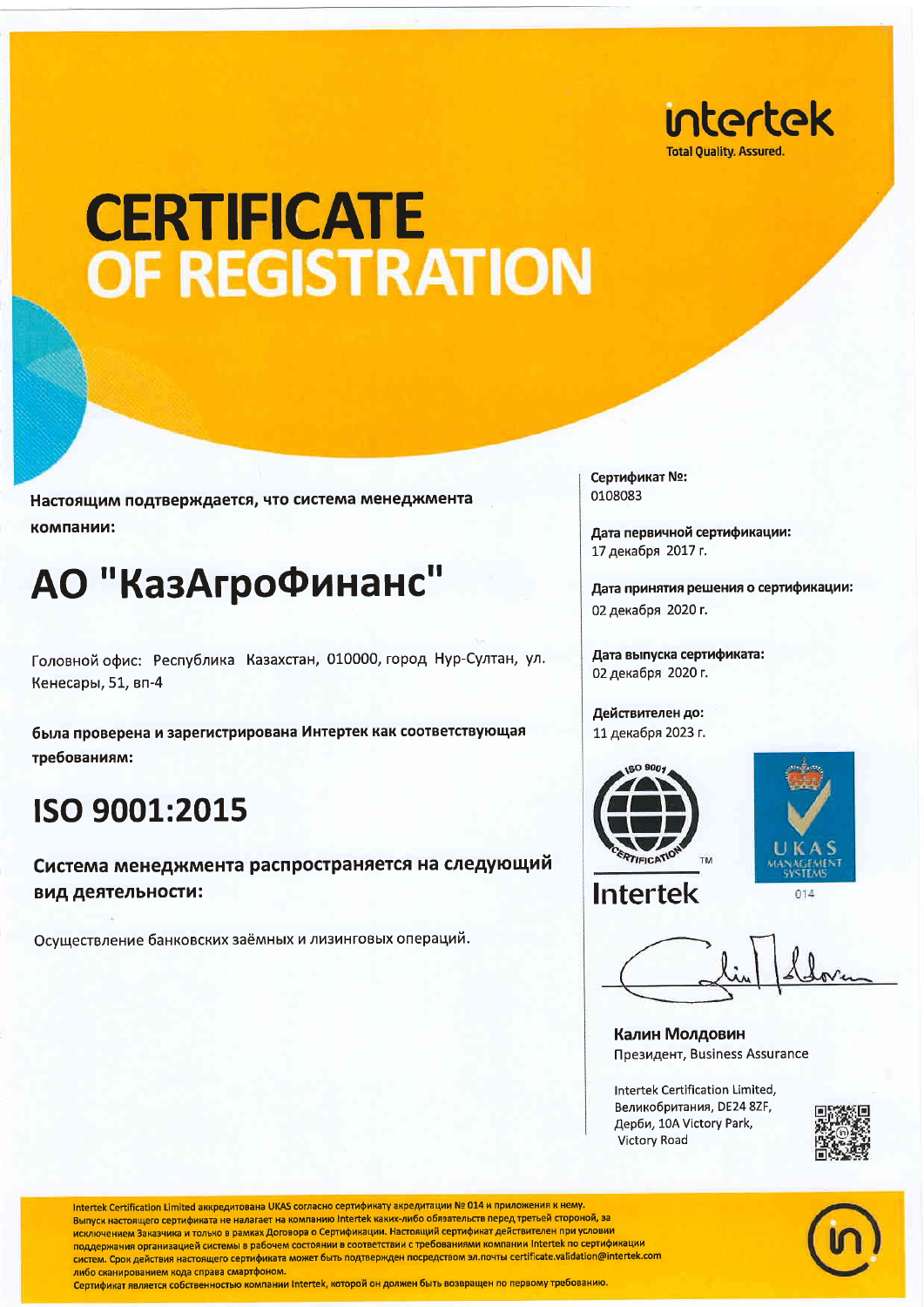

# **CERTIFICATE<br>OF REGISTRATION**

Осы сертификат:

## "ҚазАгроҚаржы" АҚ

Бас кеңсе: Қазақстан Республикасы, 010000, Нұр-Султан қаласы, Кенесары xeueci,51, xx-4

### ISO 9001:2015

стандартының талаптарына сәйкестігі Intertek сертификаттау органымен тексерілгенін және тіркелгенін растайды

Mенеджмент жүйесі келесі қызметтерді көрсету кезінде колданылады:

Банктен берілетін несие мен лизинг жұмыстарын жүзеге асыру.

Сертификат нөмірі: 0108083

Бастапқы сертификаттау күні: 17 желтоксан 2017ж.

Сертификация туралы шешімді қабылдау xyni: 02 желтоқсан 2020ж.

Сертификатты шығару күні: 02 желтоксан 2020 ж.

Жарамдылық мерзімі: 11 желтоқсан 2023ж.



lntertek

Калин Молдовин Business Assurance президенті

Intertek Certification Limited, Ұлыбритания, Дерби каласы DE24 8ZF Виктори Парк 10A, Виктори роуд.



Intertek Certification Limited немірі № 014 аккредитация сертификаты мен оның қосымшасының талаптарына сейкес UKAS аккредитациясымен куеландырылған,

Осы сертификаттың шығарылымына тұтынушыдан бөлек қандай да бір тараптарға Intertek компаниясы жауап бермейді, сонымен қатар ондағы ережелер тек қана сертификат шартына сәйкес мақұлданады. Intertek компаниясының сертификат жүйесі талаптарына сәйкес, сертификаттың жарамдылық мерзімі осы ұйымның шартты түрдегі қолдауына ие. Сертификаттың дұрыстығы certificate.validation@intertek.com электронды пошта немесе смартфонмен оң жақтағы кодты сканерден өткізу арқылы мақұлданылуы мүмкін. Сертификат Intertek компаниясының жеке меншігі болып қала береді және сұраныс түскен жағдайда иесіне қайтарылуы тиіс.